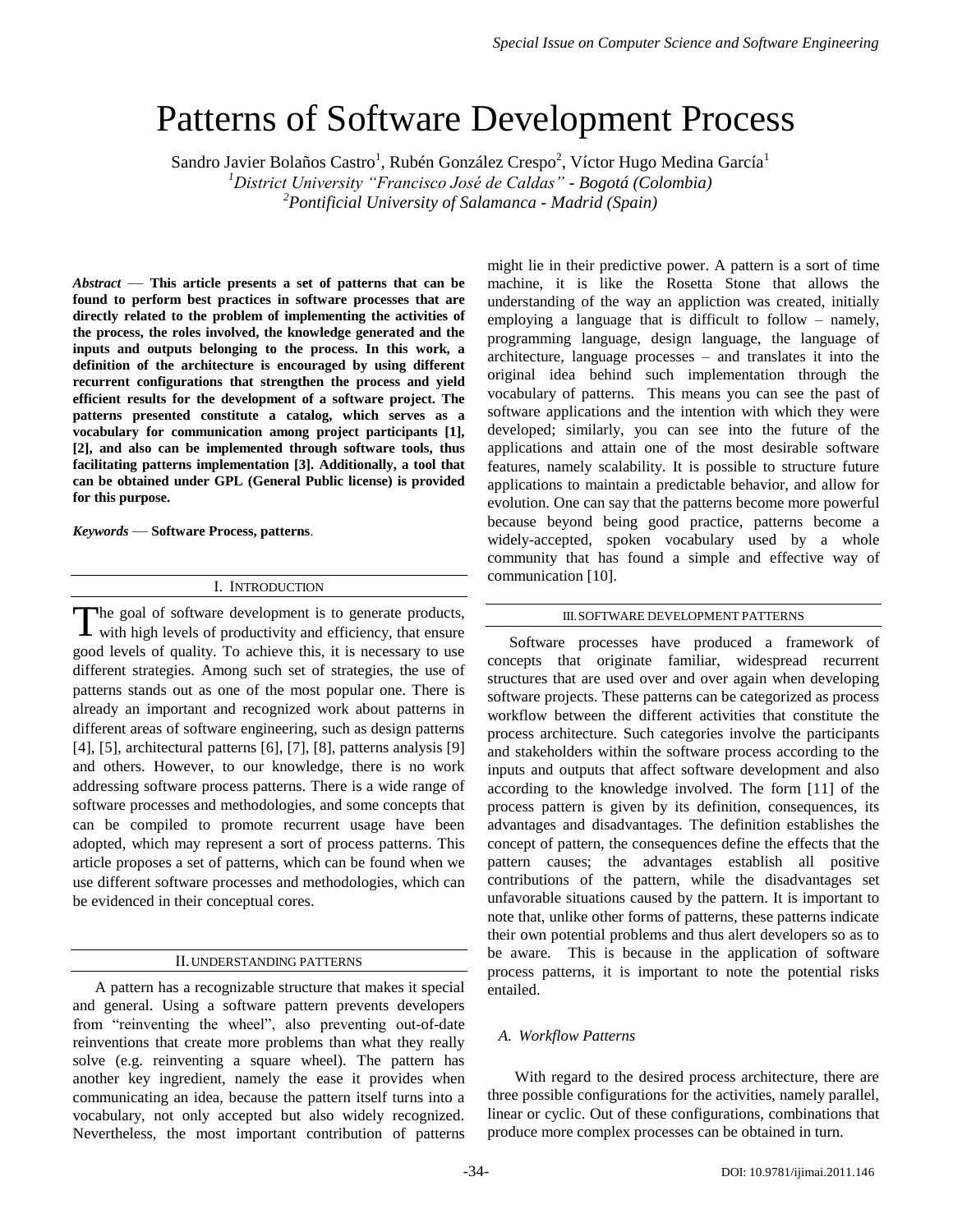## *1. Linear Workflow Pattern*

The first and most important antecedent of linearity was in Royce's proposal, about his waterfall model [12]. The fact of the matter is that, despite much progress, the waterfall model isn't quite dead yet [13]. Linear Workflow pattern suggests that software processes should focus on a linear workflow [14], that is, a set of activities is clearly identified and linked so that each link is used to configure a chain. Under these conditions there is a permanent pre and post activity for almost every activity, except for the initial and final activities (Figure 1).



Figure 1. Linear Workflow

#### *Consequences:*

The main effect of this linear configuration is that the activities are executed sequentially; therefore, an activity i occurs after the i-1 activity and prior to an *i+1* activity only*.*

#### *Advantages:*

- There is order and control over the activities
- It is possible to budget resources for activities.
- There is clarity in both roles and disciplines involved.

#### *Disadvantages:*

- Activity i is highly dependent on activity i-1 and is also the starting point for an activity  $i + 1$  in such a way that a domino effect is created between activities whenever there is a problem.
- Time is the most difficult resource to estimate, due to the holistic effect resulting from the integration of activities.
- There are overloaded times for a the roles associated to the activities in execution; when such activities finish, there is uderutilization, wasting a considerable amount of human resources.
- The fall of an activity produces a fall in activity  $i + 1$ , i  $+2$ , ...,  $i + n$ , which makes requirements engineering the most critical activity.

# *2. Parallel Workflow Pattern*

Process models, such as the model V [15] propose to mitigate the problem of linearity through the simultaneous development of activities. In the case of V model, activities are confronted with tests during the process. Parallel Workflow pattern suggests that software processes focus on a parallel workflow. The particularity of this model is the execution of parallel activities, at least two activities. The results of the activities that are performed in parallel add their outputs to the next tuple of activities, and so on, until reaching a final result (Figure 2).



Figure 2. Parallel workflow

## *Consequences:*

Running parallel activities may produce effects such as the need for activity synchronization and the addition of results to configure unified inputs.

## *Advantages:*

- Clear identification of activities.
- Optimization of resources by the simultaneous execution of activities.
- Creation and integration of roles society.

#### *Disadvantages:*

- Proper activity synchronization is a difficult task.
- Collaboration between roles requires prior training (as its nurturing factor), which is something most teams lack.

### *3. Cyclic Workflow Pattern*

The cyclical nature of the software process is a recurring concept in different software process proposals [16], [17], [18], [19]. Process models such as the spiral model [20], offer feedback processes which suggest the cyclical nature present not only in this model. Cyclic Workflow pattern suggests that software development processes focus on a workflow with feedback, that is, the pattern clearly identifies a set of interlinked activities and closes a loop with them. It is clear that there is an initial activity that can recycle the product of a final activity (Figure 3).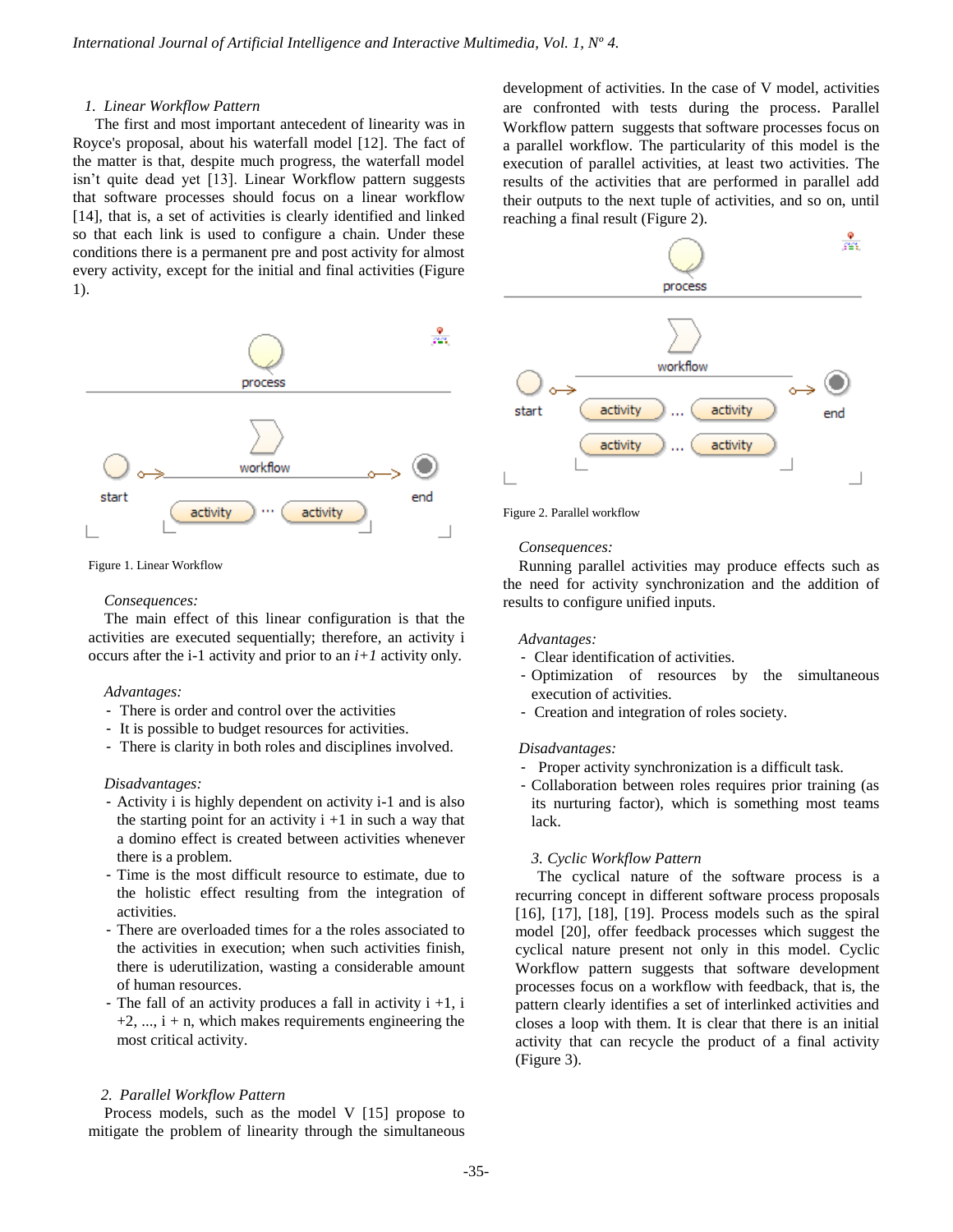

Figure. 3. Cyclic Workflow

## *Consequences:*

This cyclic configuration identifies a loop in which the output of an activity is the input of another previous activity; such a feedback can even occur with respect to the same activity.

# *Advantages:*

- Settings of product refinement cycles are possible.
- Allows activity repair whenever mistakes are made.
- Enhances knowledge of the process as a result of repetition.

# *Disadvantages:*

- Developers may fall into indefinite cycles and therefore lose control of the process.
- It is necessary to make a big efforts and large investments.

# *B. Patterns according to Participants*

Modeling of participants allows to reflect the most important resource in a software process [21]. Individuals and interactions over processes and tools [22]. According to the stakeholders of the process, developers, their communication and role rotation can be modeled.

# *1. Doer Pattern*

Stakeholder theory is an area of strategic management that defines a stakeholder as someone who affects or is affected by the actions of the organization [23], [24], [25], then the processes of the organization are reflected in the software process and these in turn, by the individuals according to Conway's law. Doer pattern allows clear identification of the key parts present when in the execution of the process, namely the doers of the software process and also the consumers along the process. A doer of the software process directly executes an activity of the process and is responsible for carrying it out, while a consumer is the one who benefits from the products of the process without directly affecting the corresponding activities, except for the activities perception. In other words, while a director is an active performer, a consumer is passive. (Figure 4).



Figure 4. Doers

# *Consequences:*

Defining who executes the software development process is essential to define roles and responsibilities and clear roles. Roles also isolate the posibility of noise that is caused by ghost roles (non-doers), who appear in the process due to poor scope estimation.

# *Advantages:*

- It is clearly identified who will perform the process, allowing a good estimate of resources.
- This pattern encourages the identification of roles, functions and responsibilities.
- Ghost roles, which generate noise in the process, are removed.

# *Disadvantages:*

- The identification of roles should be consistent with their own process-specific creation.
- Ensuring the existence of doers for a particular software process means a considerable investment in skilled labor.
- Organizations do not have the wide range of doers that may arise in the process.

# *2. Communication Pattern*

Communication, or rather lack thereof, leads to tremendous problems in the workplace and in software [26], the quality of communication within the development team and between the development team and external entities impacts on the performance of the software project [27]. Communication undoubtedly impact the software development [28]; this development may flow better if the interactions of the participants allow effective exchange that is regulated by good communication mechanisms. Communication pattern enhances the communication structure within the process. It identifies the communication transmitter and receiver as well as the channel and the message. Communication is the key to maintaining synergy in the process; it is also the best mechanism to maintain integrity within a project. See Figure 5.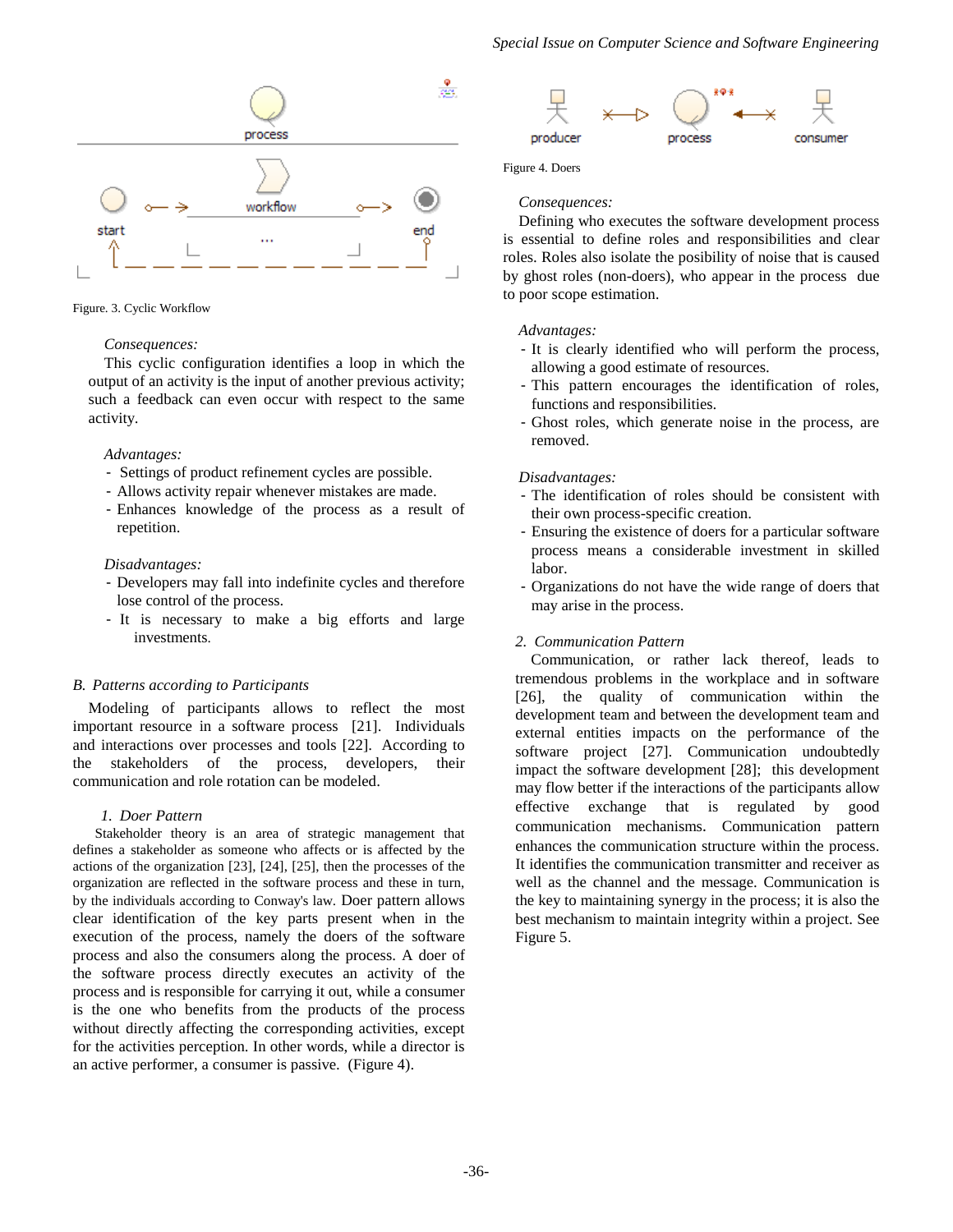

Figure 5. Communication

#### *Consequences:*

Keeping a communication scheme facilitates the monitoring and the process control. It eliminates the noise generated by information islands and promotes strengthening knowledge management processes

#### *Advantages:*

- It facilitates the exchange of experiences and insights within the project.
- There is elimination of the noise generated by information islands.
- It promotes role societies and the creation of collaborative communities.

# *Disadvantages:*

- Difficulties arise when there are particular interests.
- It is difficult when developers do not speak within the same knowledge domain and there is no attempt to use interfaces in such cases.

## *3. Role Rotation Pattern*

Roles are very useful in modeling the authority, responsibility, functions, and interactions associated with managerial positions within organizations [29]. Roles in software projects should be similar to a surgical team where there is clarity in the responsibilities with a hierarchical collaboration [30]. There have been studies that show the importance of the dynamics that should have the roles within the organization and the possibility of change as a way of empowering their activities [31]. Role Rotation pattern defines the impact one role may have on the transformation of another role, motivated by doers engaging in a new activity that is different form their previous activity. To take this step, it must be taken into account that the role is competent to assume such a responsibility. This can be seen in two ways. In the first approach, a role produces certain qualities that will be used by a role that accepts them as input. A role played by the same author who assumes another role. (Figure 6).



## Figure 6. Role Rotation

#### *Consequences:*

For an organization, stepping from one role to another within the mind of one actor is essential so that the actor has a broader view of the process he is running. This results in maintaining continuity and consistency in the development process.

## *Advantages:*

- The actor who rotates activities maintains a more complete understanding of the process.
- It is possible to further extend the human resource.

# *Disadvantages*

- Actors get overloaded.
- There is partial and collaborative invasion on actors

#### *C.Patterns based on Inputs - Outputs*

In a process, some settings may appear, such as the inputoutput setting, the document-management setting and the traceability setting, each emphasizes in some features related to the input-output of the process.

#### *1. Input-Output Pattern*

The classical Leontief model on the correlation of the economy in different industries with respect to their inputs and outputs [32], is also a generalized model of software processes, for example in testing [33], [34], requirements engineering [35], programming [36], among other activities of the development process. Input-Output pattern allows clear identification of the process inputs that are required for its execution and that will be transformed to achieve the expected outputs (Figure 7).



Figure 7. Input - Output

#### *Consequences:*

Defining inputs and outputs allows estimating the resources that will be transformed by the process into products and / or services to be consumed. It is important to understand what enters the process and what exits in order to plan how the process will behave and so determine the needs and outcomes.

*Advantages:*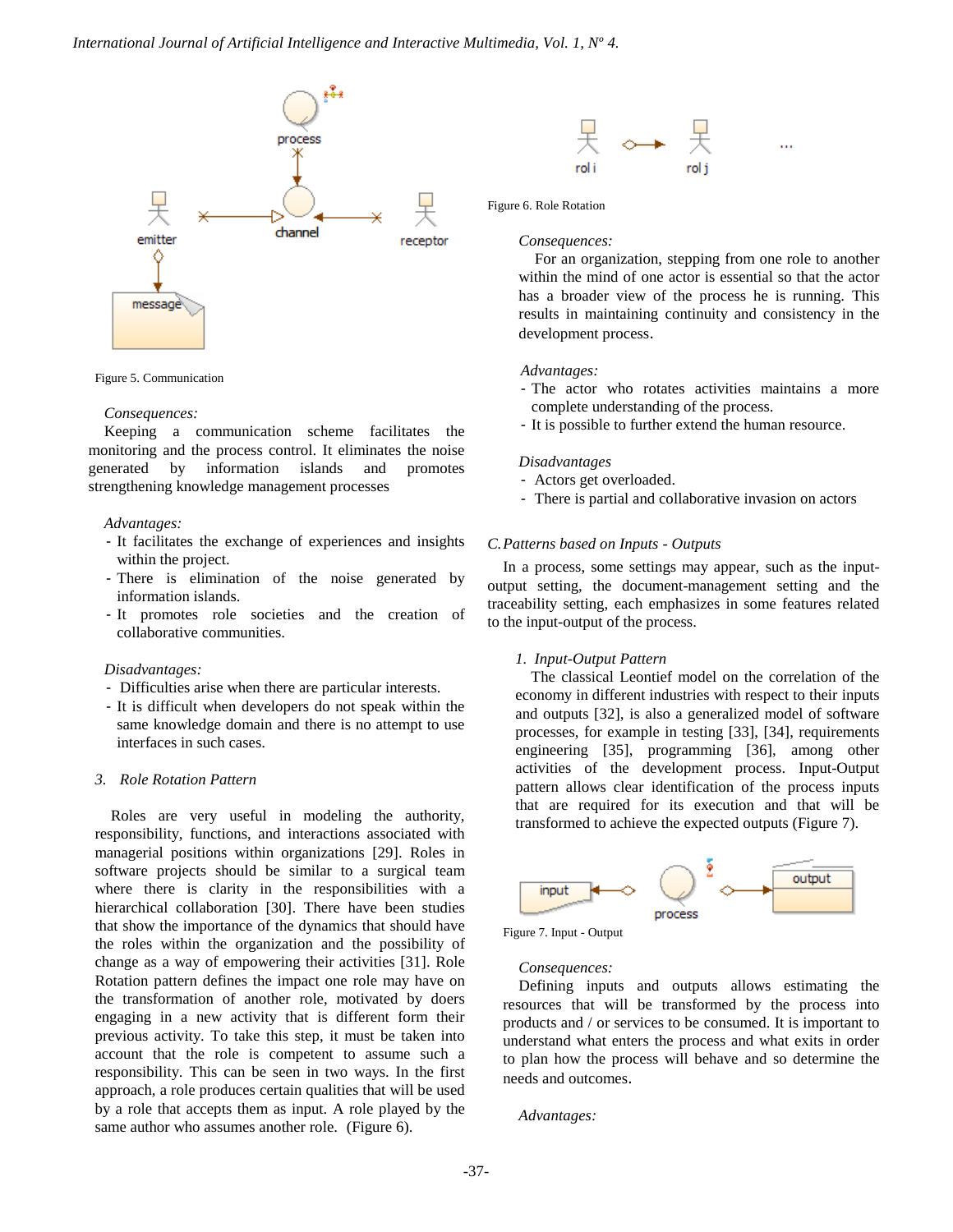- It clearly identifies the resources used for the process and the results to be obtained after completion of the process.
	- It encourages the planning of the software process since the available resources as wel as the desired outcomes are known.
	- It promotes the structuring of the process to transform inputs into outputs, represented in products and / or services.

## *Disadvantages:*

- It is not always easy to identify inputs and outputs.
- Traceability of an input into a product is a wasteful and costly task.

## *2. Document Management Pattern*

Documentation is a factor to consider when you want to succeed in a software project [37], people within a development process tend to have a shared understanding of the software documentation [38], creating the channel through which communication flows and provides support for the project; there are patterns of documentation which detail problems related to intensive use and interaction between the documents [39], the pattern proposed in this paper is a general pattern present in the software development process from the perspective of its use and generation. Document Management pattern clearly identifies the documentation required for the process and the resulting documents after execution of the process (Figure 8).



Figure 8. Document Management

#### *Consequences:*

Defining the documentation used and also the resulting documentation in the software process is critical to support each of the activities carried out and to support the decisions that are defined as the process unfolds. A document sets the source and history that deals with the project management. When you lose a role, that role represented the mind of an expert. A document that builds a good description of the tasks performed by this role and also of his decisions and experiences in a single record, is are a key asset for the organization.

### *Advantages:*

- It supports decisión making.
- It storages requirements, contracts and agreements.
- It allows retaking actions based on decisions previously recorded.
- Corrections and defect tracking are recorded.

## *Disadvantages:*

- The cost is too high for its realization.

- Updating and maintenance is wasteful.
- The documentation becomes another project that is parallel to obtaining the code. Documents and code should match and support each other 100%.

# *3. Traceability Pattern*

Traceability plays an important role in facilitating software evolution [40], in software maintenance and reengineering [41]; in general, traceability is critical to maintain consistency between business processes and system software [42]. Traceability pattern establishes the way artifacts are linked in a process to illustrate how an idea can be transformed into a product resulting from a concept that starts from an abstraction until getting a concrete product (Figure 9).



Figure 9. Traceability

#### *Consequences:*

Traceability enables actors to etablish a road map of the different elements that are developed within the software process. Each concept sets a milestone that can be woven together with the others to ceate a consistent tissue that is visible and understandable.

## *Advantages:*

- It allows displaying the process.
- It establishes a roadmap, based on the tissue, which forms traceable items.
- There is support to repair errors due to the easy identification of their causes.

#### *Disadvantages:*

- There is difficulty in the necessary traceability that must be carried out from the idea itself to its realization.
- There is a lack of inclusive language in the different layers of abstraction.

# *D. Knowledge Patterns*

Software companies can decrease the time and cost for development, increase quality, and make better decisions if they manage their knowledge better[43]. There is a direct implication of knowledge management as a theory support for many aspects of software engineering, one of these trends is the school of engineering toward the process [44]. Software process from the perspective of knowledge, can produce knowledge, change their states, and reside in process participants, this is reflected as patterns.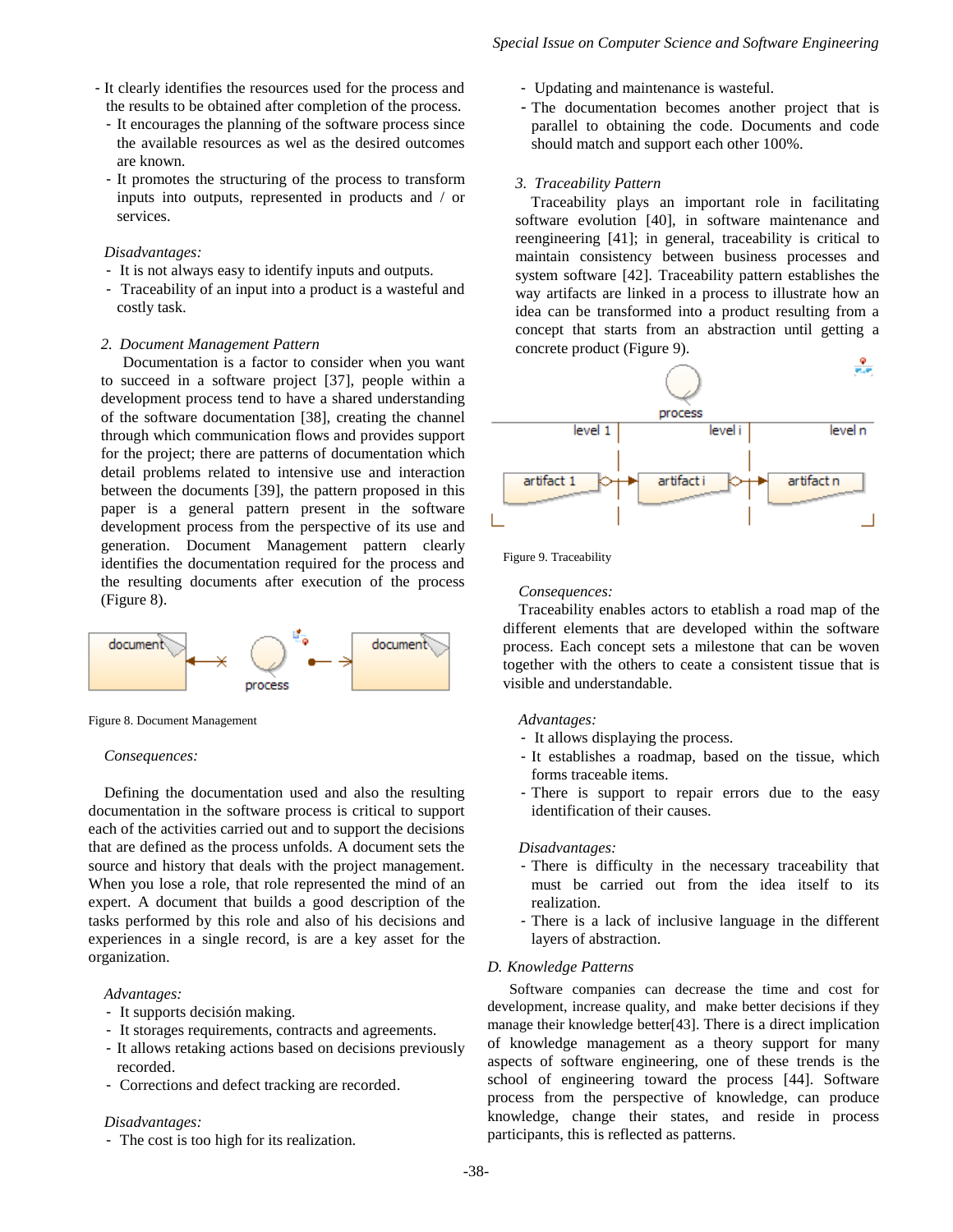## 1. Knowledge Production Pattern

Knowledge is produced by the interactions of participants through the processes they run [45]. If we see software engineering as a process it is clear that their results are also knowledge. Knowledge Production pattern provides the knowledge used within a process and the knowledge that is produced: On one hand, the knowledge used is the conceptual framework necessary for carrying out the process, while the knowledge gained is the result of empirical experimentation, resulting in the execution of the process. See Figure 10.



Figure 10. Knowledge Production Pattern

#### *Consequences:*

Defining the conceptual framework to be enlarged in a process is critical because it establishes the characteristics that qualify the process and that will be the input to obtain a wealth of experience, which ultimately forms the generated knowledge.

# *Advantages:*

- This pattern promotes clear identification of the concepts to substantiate and characterize the process.
- It encourages the establishment of the roles that contain knowledge.
- It generates new knowledge from the experience gained when implementing the process.
- Knowledge sets the differentials in the use and performance of processes.

#### *Disadvantages:*

- Knowledge is difficult to appropriate by the organization.
- Knowledge is volatile when those responsible for assuming the roles are also volatile in the process.
- Knowledge and experience are not easily transferable to new scenarios and projects.

## *2. Knowledge States Pattern*

With this pattern, the possible states of knowledge are set, and the processes that affect such states are formed by states and transactions. In the software process, this is a valuable resource for monitoring the development from the perspective of the artifacts produced, as it is typically done, but adding a description of the knowledge involved to obtain such results (Figure 11).



Figure 11. Knowledge States

#### *Consequences:*

A definition from the perspective of knowledge management proposed by Nonaka [9]. Socialization processes between aspects such as: tacit knowledge, processes of combination between explicit knowledge, externalization processes from tacit to explicit knowledge, and internalization from the tacit to explicit knowledge; form an important conceptual framework for managing organizational knowledge.

## *Advantages:*

- Defining the states knowledge passes through allows identifying not only the principles that affect it, but also the conditions that surround such knowledge within the software process.
- It is clear that distinguishing tacit knowledge from explicit knowledge allows locating the origin of knowledge, provided it is possible to encrypt it through computer systems, or else, provided it resides in people.

#### *Disadvantages:*

- Managing knowledge is not always clear and requires greater effort on the process.
- An additional knowledge-management expert role is necessary for the process.

#### *3. Knowledge Bowl Pattern*

The software crisis is due to a knowledge gap resulting from the discrepancy between the knowledge integrated in software systems and the knowledge owned by organizational actors [47], people involved play a major role, because upon them rests the knowledge. Knowledge Bowl pattern establishes who the source of knowledge is. Such a source may reside in an author or a role, and knowledge can be soft or hard knowledge (Figure 12).



Figure 12. Knowledge Bowl

#### *Consequences:*

Defining the source of knowledge present in a software process is critical because it allows identifying both the actors and the important roles within the process, like for example knowledge systems and networks that are being developed during the management of the process.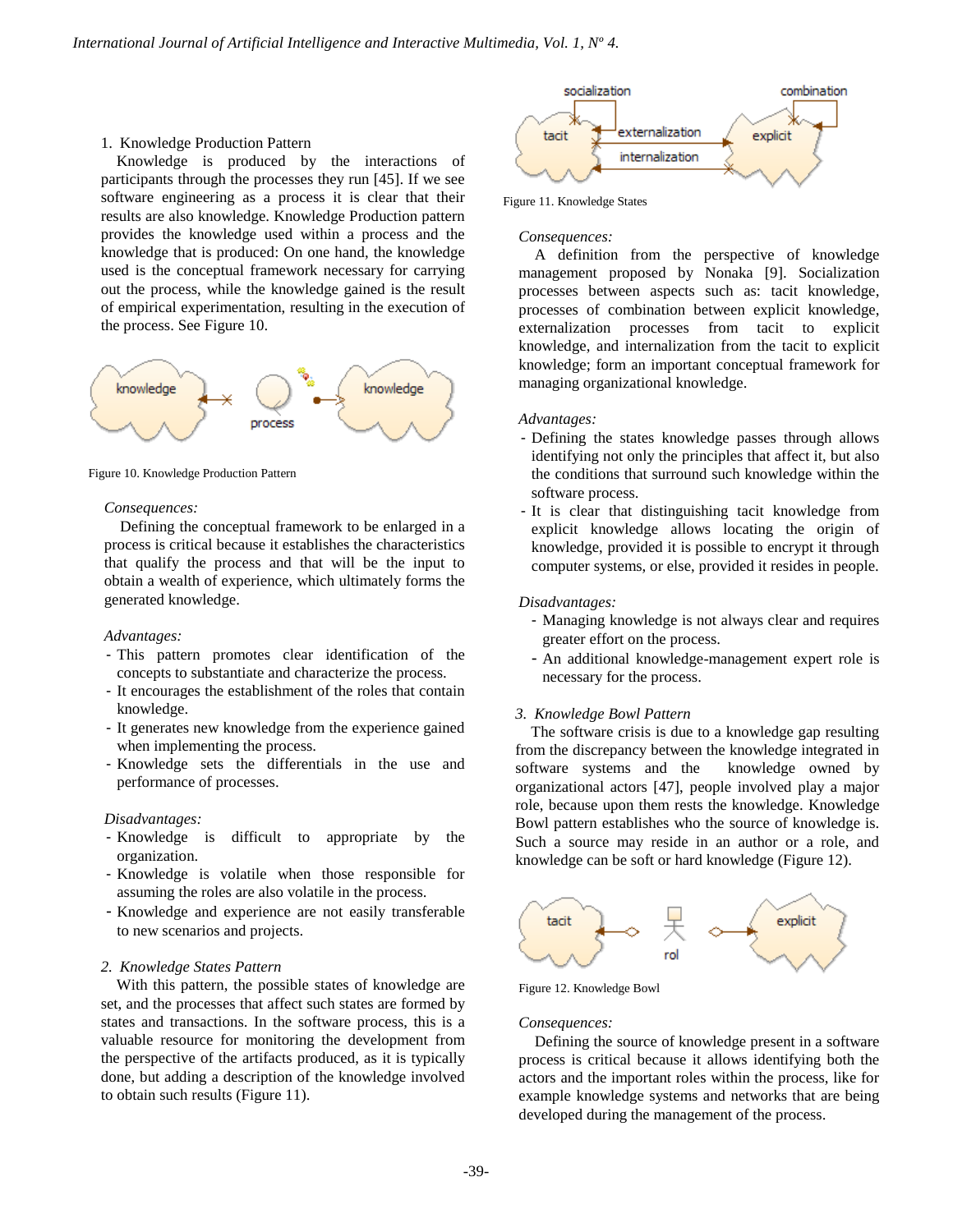#### *Advantages:*

- Prioritizing the roles and actors who posess valuable knowledge allows managing the knowledge that resides in them.
- The process is guided in its implementation by using the knowledge being generated.
- A knowledge-based process is more reliable and robust.

## *Disadvantages:*

- It is not easy to identify the knowledge repository.
- Knowledge management is a task that goes beyond the engineering discipline.

#### IV. PROCESS PATTERNS SUPPORT THROUGH SOFTWARE



Figure 13. Coloso Software, [www.colosoft.com.co](http://www.colosoft.com.co/)

One of the advantages of having a catalog of patterns for software processes is the power to implement the catalog using automated tools, in this case, a process patterns component has been developed for the Coloso platform [10] - (Figure 13) . Patterns implemented on the Coloso PSEE [49] - [Process](http://neo-listas.udistrital.edu.co:2131/citation.cfm?id=258077.258080&coll=DL&dl=ACM&CFID=62447406&CFTOKEN=95346772)[centered Software Engineering Environments](http://neo-listas.udistrital.edu.co:2131/citation.cfm?id=258077.258080&coll=DL&dl=ACM&CFID=62447406&CFTOKEN=95346772) - are modeled with the Process Modeling Language PML [50] that is not matter in this paper but can be used in the tool.

#### V.CONCLUSION

In the same way software patterns have been proposed in other engineering disciplines such as software design, software architecture, analysis, and so on; in the area of software processes, a proposal that compiles a set of best practices that occur repeatedly in the software development process is also needed. The patterns proposed in this article, constitute a valuable vocabulary to facilitate communication among the participants in a software process, who will be able to quickly and accurately identify the way a software development process has been structured.

The proposed patterns, compile common elements that are

present in the software development processes and methodologies. Additionally, these patterns clearly outline aspects such as the structure, the participants, the knowledge and the input-output, which constitute a software development process and through which it is possible to trace a path towards good practice and implementation of a software process.

#### **REFERENCES**

- [1] Jessop, A., [Pattern language: A framework for learning.](http://neo-listas.udistrital.edu.co:2060/science/article/pii/S0377221703001656) European Journal of Operational Research, Volume 153, Issue 2, 1 March 2004, pp. 457-46.
- [2] [Seffah,](http://neo-listas.udistrital.edu.co:2131/author_page.cfm?id=81100205835&coll=DL&dl=ACM&CFID=61713460&CFTOKEN=59160115) A., [The evolution of design patterns in HCI: from pattern](http://neo-listas.udistrital.edu.co:2131/citation.cfm?id=1824749.1824751&coll=DL&dl=ACM&CFID=61713460&CFTOKEN=59160115)  [languages to pattern-oriented design.](http://neo-listas.udistrital.edu.co:2131/citation.cfm?id=1824749.1824751&coll=DL&dl=ACM&CFID=61713460&CFTOKEN=59160115) ACM PEICS '10: Proceedings of the 1st International Workshop on Pattern-Driven Engineering of Interactive Computing Systems. 2010.
- [3] Christensen. [H. B., Frameworks: putting design patterns into](http://neo-listas.udistrital.edu.co:2131/author_page.cfm?id=81100285245&coll=DL&dl=ACM&CFID=61713460&CFTOKEN=59160115)  [perspective.](http://neo-listas.udistrital.edu.co:2131/author_page.cfm?id=81100285245&coll=DL&dl=ACM&CFID=61713460&CFTOKEN=59160115) ACM ITiCSE '04: Proceedings of the 9th annual SIGCSE conference on Innovation and technology in computer science education. 2004.
- [4] Gamma, E., Helm, R., Ralph, J., & Vlissides, J. *Design Patterns.*Addison Wesley. 1994.
- [5] Larman, C. *UML y Patrones.* Pearson. 2003.
- [6] Dikel, D., Kane, D., & Wilson, J. *Software Architecture.* Prentice Hall. 2001.
- [7] Shaw, M., & David, G. *Software Architecture.* Prentice Hall. 1996.
- [8] Buschmann, F., Meunier, R., Rohnert, H., Sommerlad, P., & Stal, M. *Pattern-Oriented, Software Architecture.* John Wiley & Sons. 2002.
- [9] Fowler, M. *Analysis Patterns.* Addison Wesley. 1997.
- [10] [Abdullah, N. N. B.,](http://neo-listas.udistrital.edu.co:2057/authid/detail.url?origin=resultslist&authorId=23090482500&zone=) [Honiden, S.,](http://neo-listas.udistrital.edu.co:2057/authid/detail.url?origin=resultslist&authorId=35233704500&zone=) [Sharp, H.,](http://neo-listas.udistrital.edu.co:2057/authid/detail.url?origin=resultslist&authorId=7101843009&zone=) [Nuseibeh, B.,](http://neo-listas.udistrital.edu.co:2057/authid/detail.url?origin=resultslist&authorId=12644975200&zone=) [Notkin, D.,](http://neo-listas.udistrital.edu.co:2057/authid/detail.url?origin=resultslist&authorId=35389140000&zone=) [Communication patterns of agile requirements engineering.](http://neo-listas.udistrital.edu.co:2057/record/display.url?eid=2-s2.0-83255170963&origin=resultslist&sort=plf-f&src=s&st1=software+ptterns++and+comunication&sid=4PEJPIR0xkCVe13DwP8uzT8%3a90&sot=q&sdt=b&sl=58&s=TITLE-ABS-KEY-AUTH+%28+software+patterns+and+communication+%29&relpos=8&relpos=8&searchTerm=TITLE-ABS-KEY-AUTH%20%28%20software%20patterns%20and%20communication%20%29) Proceedings of the 1st Agile Requirements Engineering Workshop, AREW'11 - In Conjunction with ECOOP'11 , art. no. 1. 2011.
- [11] Fowler, M. (2011, octubre). *Martin Fowler.* Disponible en http://martinfowler.com/articles/writingPatterns.html
- [12] Royce, W. W., Managing the development of large software systems. Proc. of IEEE WESCON . 1970. pp. l-9
- [13] [Laplante,](http://neo-listas.udistrital.edu.co:2131/author_page.cfm?id=81100025798&coll=DL&dl=ACM&CFID=61713460&CFTOKEN=59160115) P., [Neill,](http://neo-listas.udistrital.edu.co:2131/author_page.cfm?id=81100275347&coll=DL&dl=ACM&CFID=61713460&CFTOKEN=59160115) C., [The Demise of the Waterfall Model Is Imminent.](http://neo-listas.udistrital.edu.co:2131/citation.cfm?id=971564.971573&coll=DL&dl=ACM&CFID=61713460&CFTOKEN=59160115) ACM Queue, Volume 1 Issue 10. 2004.
- [14] Pressman, R. *Ingenieri de Software.* Mc Graw Hill. 2002.
- [15] Forsberg, K., Mooz, H., The relationship of system engineering to the project cycle. At NCOSE, Chattanooga, Tennessee. 1991.
- [16] [Ruparelia](http://neo-listas.udistrital.edu.co:2131/author_page.cfm?id=81456620054&coll=DL&dl=ACM&CFID=62072678&CFTOKEN=26317453) N. B., [Software development lifecycle models.](http://neo-listas.udistrital.edu.co:2131/citation.cfm?id=1764810.1764814&coll=DL&dl=ACM&CFID=62072678&CFTOKEN=26317453) ACM SIGSOFT Software Engineering Notes , Volume 35 Issue 3. 2010.
- [17] Emami, M. S., Ithnin, N. B., Ibrahim, O., Software process [engineering:](http://neo-listas.udistrital.edu.co:2134/search/srchabstract.jsp?tp=&arnumber=5484845&openedRefinements%3D*%26filter%3DAND%28NOT%284283010803%29%29%26searchField%3DSearch+All%26queryText%3DSoftware+Process+Engineering)  [Strengths, weaknesses, opportunities and threats.](http://neo-listas.udistrital.edu.co:2134/search/srchabstract.jsp?tp=&arnumber=5484845&openedRefinements%3D*%26filter%3DAND%28NOT%284283010803%29%29%26searchField%3DSearch+All%26queryText%3DSoftware+Process+Engineering) Networked Computing (INC), 2010 6th International Conference on. 2010.
- [18] Graham., DR. [Incremental development: review of nonmonolithic](http://neo-listas.udistrital.edu.co:2060/science/article/pii/0950584989900499?_alid=1873050137&_rdoc=8&_fmt=high&_origin=search&_docanchor=&_ct=163459&_zone=rslt_list_item&md5=e35c73baba33405862fe63e39ada411d) lifecycle [development models.](http://neo-listas.udistrital.edu.co:2060/science/article/pii/0950584989900499?_alid=1873050137&_rdoc=8&_fmt=high&_origin=search&_docanchor=&_ct=163459&_zone=rslt_list_item&md5=e35c73baba33405862fe63e39ada411d) Information and Software Technology, Volume 31, Issue 1, January-February 1989, pp. 7-20.
- [19] Madhavji, N. H., The Process Cycle. *Software Engineering Journal*, September 1991.
- [20] Boehm, B. W., A spiral model of software development and enhancement. IEE[E Computer.](http://neo-listas.udistrital.edu.co:2134/xpl/RecentIssue.jsp?punumber=2) Vol 21 No 5. 1988. pp. 61-72
- [21] Voinov, A., Bousquet, F., Modelling [with stakeholders.](http://neo-listas.udistrital.edu.co:2060/science/article/pii/S1364815210000538) Environmental Modelling & Software, Volume 25, Issue 11, November 2010. pp. 1268- 1281.
- [22] Manifesto for Agile Software Development http://www.agilemanifesto.org/.
- [23] Power, K., Stakeholder Identification in Agile Software Product [Development Organizations: A Model for Understanding Who and What](http://neo-listas.udistrital.edu.co:2134/search/srchabstract.jsp?tp=&arnumber=5562805&openedRefinements%3D*%26filter%3DAND%28NOT%284283010803%29%29%26searchField%3DSearch+All%26queryText%3DStakeholders+Identification) [Really Counts.](http://neo-listas.udistrital.edu.co:2134/search/srchabstract.jsp?tp=&arnumber=5562805&openedRefinements%3D*%26filter%3DAND%28NOT%284283010803%29%29%26searchField%3DSearch+All%26queryText%3DStakeholders+Identification) AGILE Conference, 2010. 2010. pp 87 – 94.
- [24] Kulkarni, V., [A Conceptual Model for Capturing Stakeholders' Wish List.](http://neo-listas.udistrital.edu.co:2134/search/srchabstract.jsp?tp=&arnumber=4722052&openedRefinements%3D*%26filter%3DAND%28NOT%284283010803%29%29%26searchField%3DSearch+All%26queryText%3DStakeholders+Identification) Computer Science and Software Engineering, 2008 International Conference on. 2008. pp. 275 – 278.
- [25] [Williams,](http://neo-listas.udistrital.edu.co:2131/author_page.cfm?id=81331507218&coll=DL&dl=ACM&CFID=62072678&CFTOKEN=26317453) C., [Wagstrom,](http://neo-listas.udistrital.edu.co:2131/author_page.cfm?id=81318496756&coll=DL&dl=ACM&CFID=62072678&CFTOKEN=26317453) P., [Ehrlich,](http://neo-listas.udistrital.edu.co:2131/author_page.cfm?id=81331492075&coll=DL&dl=ACM&CFID=62072678&CFTOKEN=26317453) K., [Gabriel,](http://neo-listas.udistrital.edu.co:2131/author_page.cfm?id=81466643805&coll=DL&dl=ACM&CFID=62072678&CFTOKEN=26317453) D., [Klinger,](http://neo-listas.udistrital.edu.co:2131/author_page.cfm?id=81100330971&coll=DL&dl=ACM&CFID=62072678&CFTOKEN=26317453) T., [Martino,](http://neo-listas.udistrital.edu.co:2131/author_page.cfm?id=81100508902&coll=DL&dl=ACM&CFID=62072678&CFTOKEN=26317453) J., [Tarr,](http://neo-listas.udistrital.edu.co:2131/author_page.cfm?id=81100131551&coll=DL&dl=ACM&CFID=62072678&CFTOKEN=26317453) P. [Supporting enterprise stakeholders in software](http://neo-listas.udistrital.edu.co:2131/citation.cfm?id=1833310.1833328&coll=DL&dl=ACM&CFID=62072678&CFTOKEN=26317453)